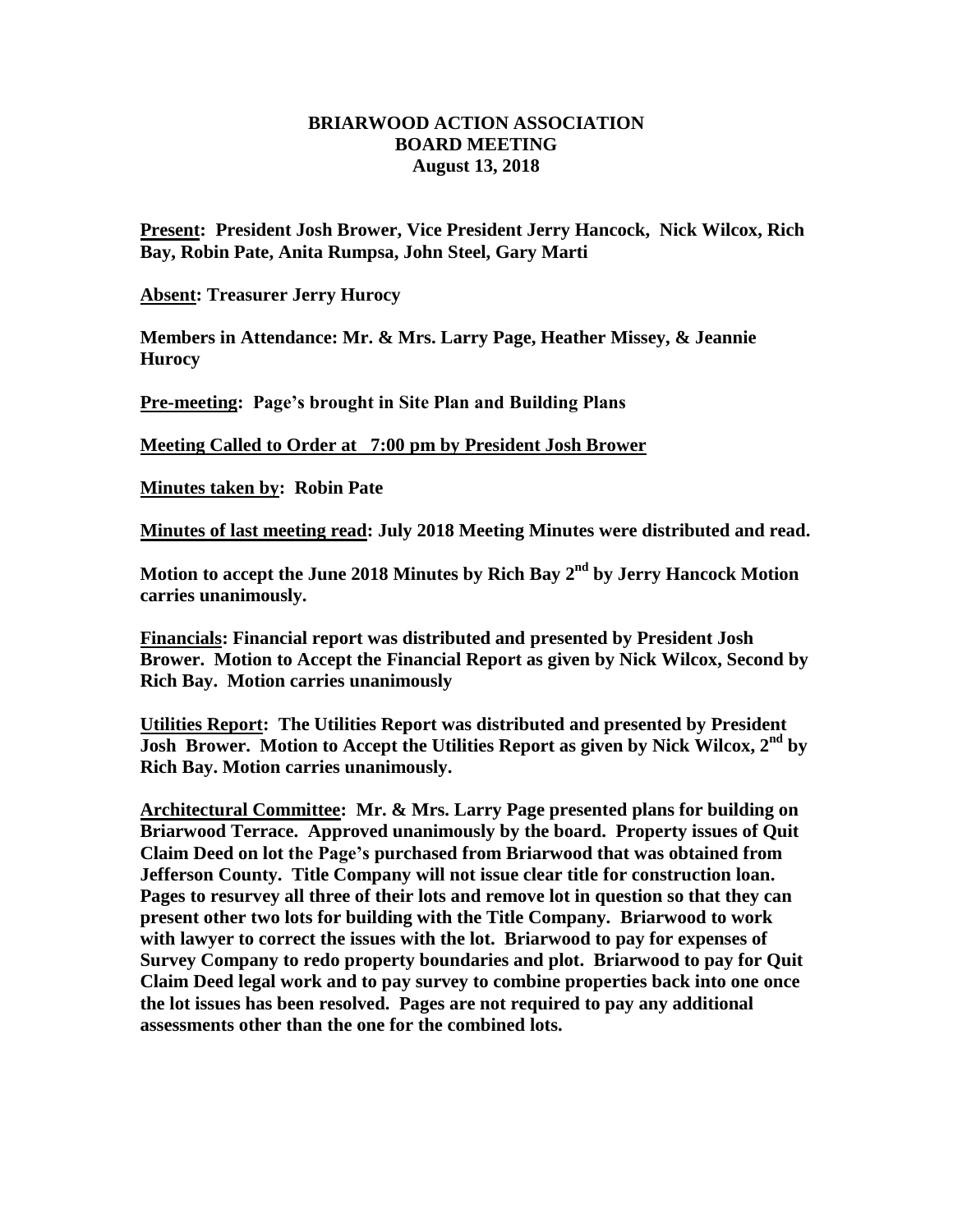**Rumpsa request refund of building deposit. Robin Pate has seen completed driveway, Jerry Hancock to go by and look at it and then notify Josh Brower of approval of refund.**

**Dams Report: Jerry Hancock spoke with Gary Hite and he has no interest in cutting the dams. Opened closed bids for cutting the Dams.**

**S&K Excavation 1 Cut Both, Not bonded, Are Insured Chad Queen 1 Cut Both , Bonded and Insured Precision 1 Cut Both, Bonded and Insured Gants 1 Cut Big Dam Only, Bonded and Insured**

**Awarded to Precision - Robin Pate motions to accept bid and Jerry Hancock 2nd motion**

**Lake and Beach Report: Request for additional picnic benches at the beach. Anita Rumpsa stated that they are on sale at Home Depot currently and would be cheaper than having maintenance build them. Robin Pate stated that the BBQ pits had a lot of leftover food still on the pits from a previous user. Discussed possibility of at some point building or putting up a pavilion (carport cover) where the old pool was.**

**Keep porta potty until after Halloween but move it up to the park.**

**Utilities: Chlorination / De-chlorination cost came in and it will be \$44,875.00 and put in by Don Kansteiner with Chad Queens assistance. There should be no down time. Motion to accept by Rich Bay and 2nd by Robin Pate.**

**Security Report: Break-ins were reported to several vehicles on both sides of the lake. Requesting that residents be cautious with leaving garage doors up and watching for specious individuals.** 

**Gate lock memo to go out to remind those that use the lower lake gate to put the lock back.** 

**Rules and Regulations: Jeannie Hurocy working on updating the Rules and Regulations on the website.**

**Website: Jeannie Hurocy is still working on posting updated Rules and Regulations and bylaws on website as well as posting the meeting minutes.**

**Roads: Gary Marti to reach out to Plowing Company for bid for the upcoming year. Also opening it up to others to bid. Robin Pate requested that some of the trees be cut back to allow better site when pulling out of roads especially at Brandywine and London Bridge and the tall tree at the park stop sign and golf club.** 

**Bids received to complete the roads for back entrance.**